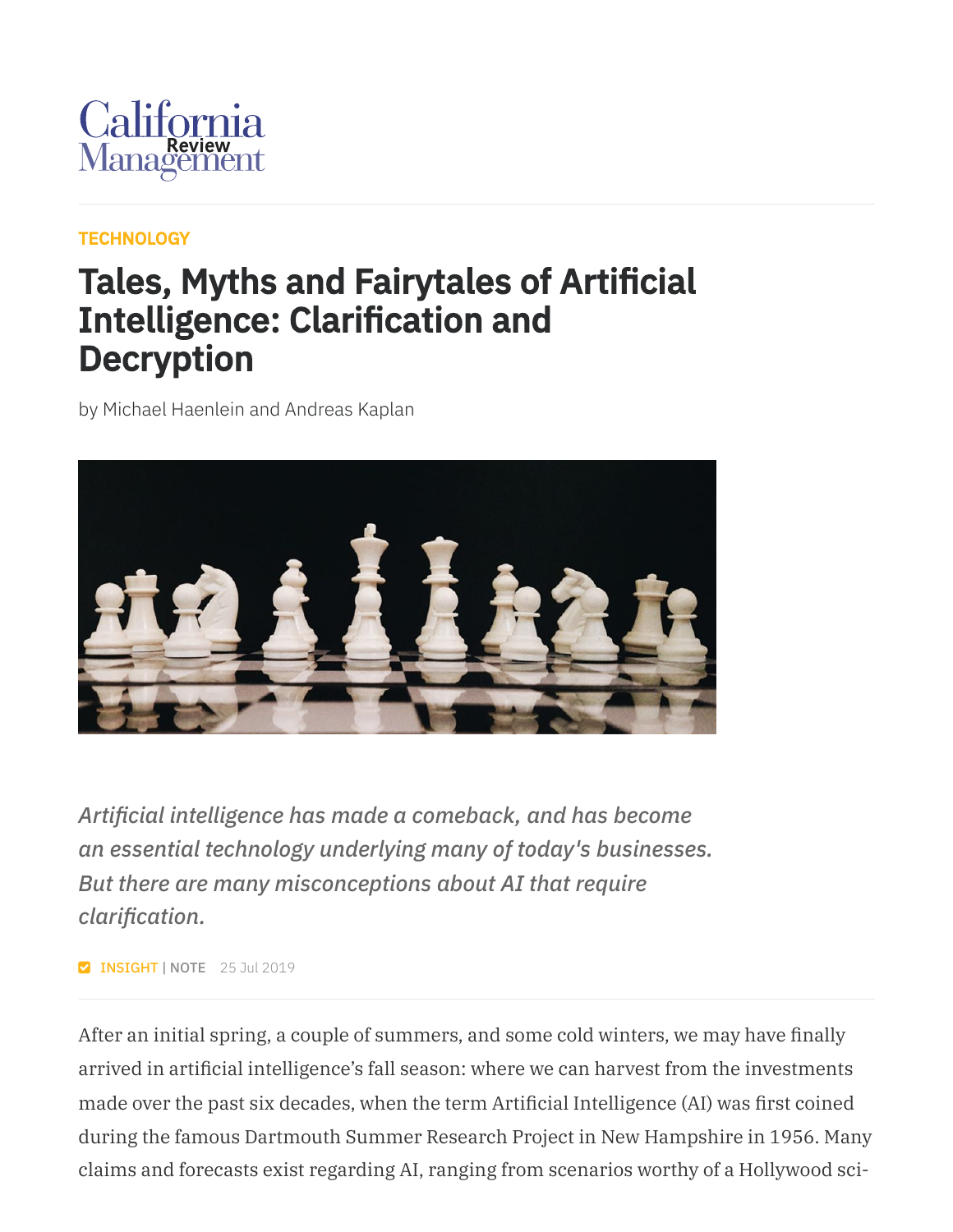fi blockbuster to a mere experimental indie art-house romance movie. There are so many misconceptions surrounding AI that one could write an entire article about them, maybe even a whole book. In this post, we will try to decrypt and clarify three of them.

# First, what exactly is Artificial Intelligence again?

This simple-looking question is actually a difficult one, since it is already hard to define human intelligence. In addition, there is the so-called AI effect: as soon as we get used to what a machine can do, its intelligence ceases to impress us. By consequence, what might have been considered AI ten years ago, might not even be seen as an valid application of the technology today. Moreover, since there are different types and evolutionary stages of AI, sometimes it can feel like comparing apples and oranges. As is often the case when faced with too many choices and a variety of available definitions, we decided to create our own, defining AI as *"a system's ability to correctly interpret external data, to learn from such data, and to use those learnings to achieve specific goals and tasks through flexible adaptation."*

### Second, soon to come: Artificial Superintelligence?

Or to put it differently: when will systems and robots be truly self-aware and able to outperform humans in literally anything and everything? Responses to this question go from "definitely this century" to "never." In 1957, Herbert Simon predicted that during the following decade a computer would become world champion in chess. This eventually happened – about 30 years later than predicted – when Gary Kasparov was defeated by IBM's Deep Blue in 1997. Then again, some experts predicted several years ago that achieving the level of balance necessary to ride a bicycle would never be possible for a robot. Now it is a reality. And when you were a kid, didn't you dream of owning a selfdriving and speaking car such as David Hasselhoff aka Knight Rider's KITT, described as an advanced artificially intelligent, self-aware and nearly indestructible car? Just to say: anything is possible, only the future will tell.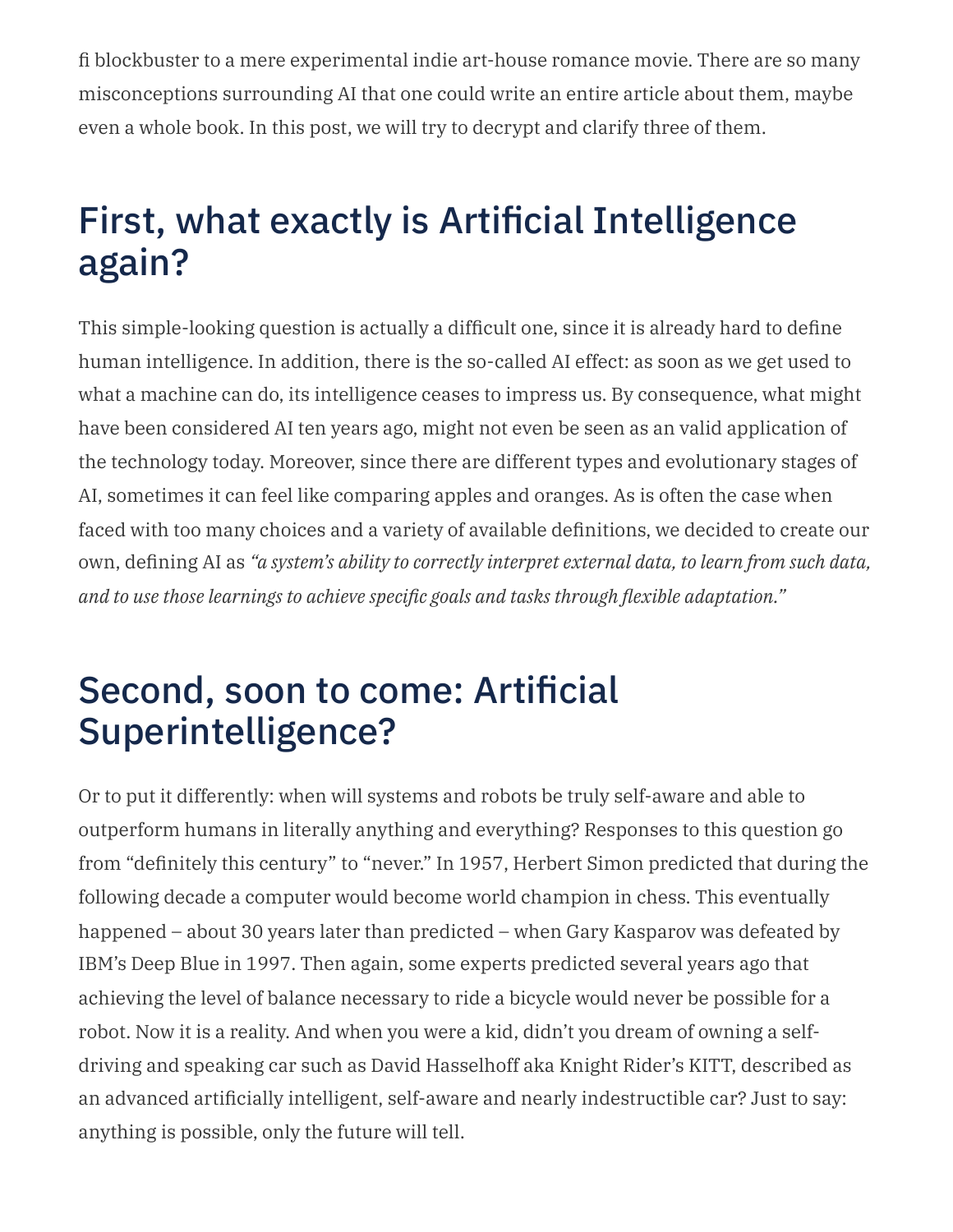# Third, a bright future with AI: Heaven or Hell?

While Raymond Kurzweil, Google's chief engineer, is persuaded that AI will enhance human intelligence and be beneficial for us, Elon Musk believes that Artificial Intelligence and its advances could lead to nothing less than World War III. And the recently deceased theoretical physicist Stephen Hawking called AI either the best, or the worst thing, that could ever happen to humanity. In other words: AI could lead to heaven or hell. The range of potential scenarios is very broad, and in the end we have to admit that we actually only know that we know nothing – to apply the Socratic paradox. However, we can all agree that the progress of Artificial Intelligence will certainly result in unique ethical, legal, and also philosophical challenges that will need to be addressed – ideally sooner rather than later.

## Some concluding remarks about Regulation and Research

Regulation is undoubtedly needed on the micro, meso, and macro levels: regulation with respect to algorithms and organizations, with respect to the labor market, and also concerning peace and democracy: think about the recent surge in fake news, deepfakes, and the like. However, such regulation, while urgently needed, should not be a barrier to further innovation in the field – striking a balance will definitely not be an easy task. More research is needed on regulation in particular in addition to the ongoing research in Artificial Intelligence in general. To that end, some of the latest research about AI's applications in business can be found in our Special Issue on AI, where experts in the field, world class scientists, and practitioners give insights and knowledge about this exciting area. The issue will be published in August 2019.